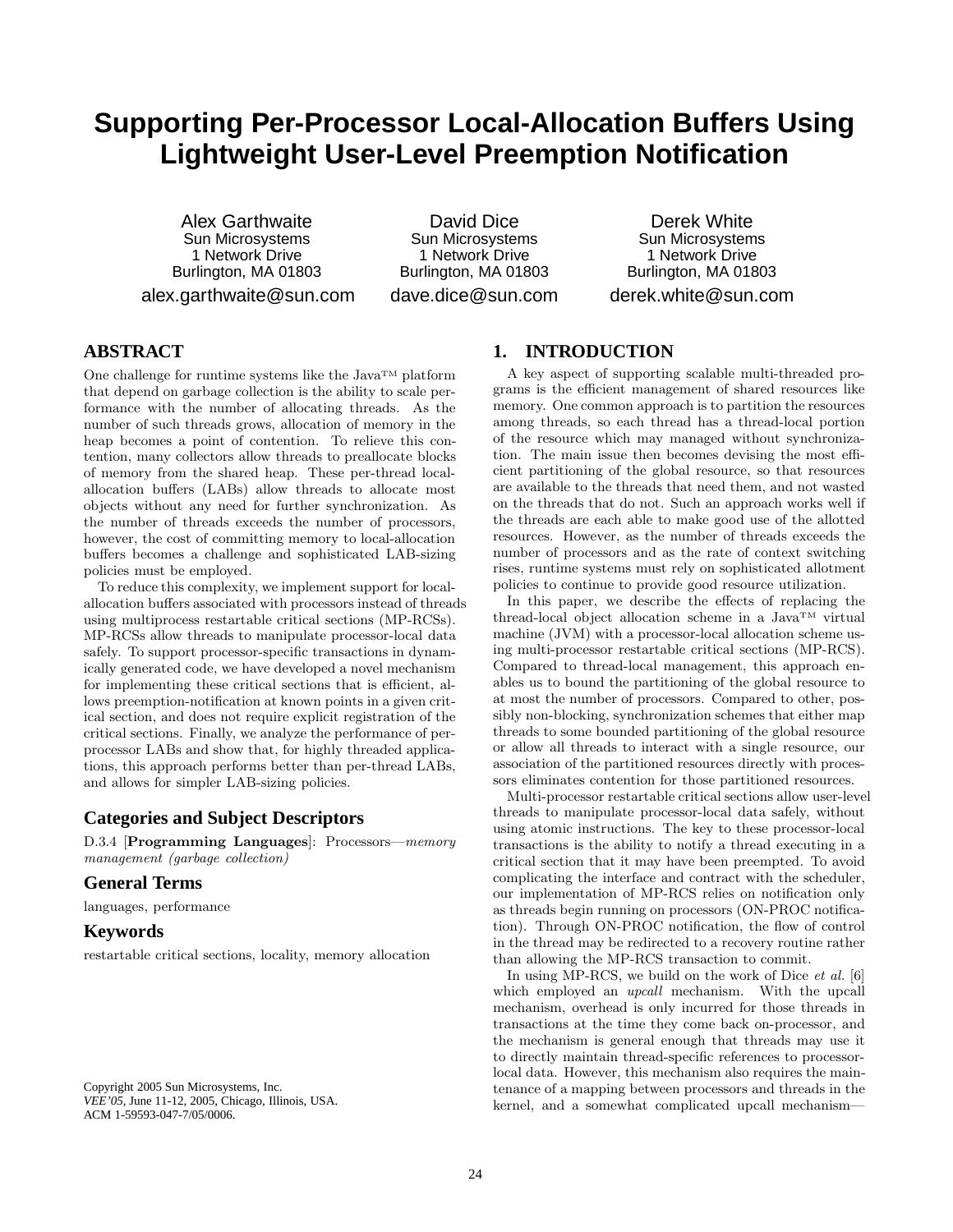including a downcall to recover saved state. Most importantly, this mechanism becomes difficult to manage when multiple services wish to use MP-RCS transactions for different purposes. We address all of these issues by hiding some details behind a new interface, and exposing other details to applications and libraries to allow better control over MP-RCS transactions.

Dice *et al.* used this upcall-based mechanism to implement a highly scalable malloc library. Much of the performance improvement arose from the elimination of memorybarriers, atomic instructions, and mutexes from most of the commonly executed paths in the malloc interface. In this study, we apply the MP-RCS service to a different problem: the implementation of local-allocation buffers (LABs) in a garbage-collected system.

LABs are more challenging in two ways. First, because of their effect on the scaling of highly threaded applications, existing implementations have been highly tuned. In particular, existing LAB sizing policies take into account factors like the number of allocating threads, the amount of memory available for allocation, and the rate of allocation to adjust the sizes of LABs given to threads. In doing so, these policies balance the need to avoid contention during allocation with the cost of wasting space in unused portions of local-allocation buffers. Second, the allocation of memory to a local-allocation buffer is typically achieved with a single atomic instruction. Subsequent allocations of objects from that LAB are then achieved simply by bumping a pointer with a store instruction. As such, it is difficult to improve on the performance of allocation. Where the use of LABs remains a challenge is in the sizing policies one may choose.

Our goal in this study is to show that local-allocation buffers may efficiently be associated with processors rather than threads and that doing so removes much of the need to carefully tune LAB sizing policies. This reduction in complexity means both that a wider range of collection techniques may be employed and that the behavior of the Java platform is more consistent under a wider range of conditions. One insight gained from this study has been the fact that depending on the number of threads and the number of processors, per-thread and per-processor local-allocation buffers each offer a different set of benefits. From this insight, we implemented the capability of flipping between these two modes of mapping LABs.

#### **1.1 Roadmap**

In section 2, we describe our new implementation of MP-RCS using a register to control the behavior of memory operations on SPARC<sup>®</sup> processors. In section 3, we present a library of MP-RCS primitive operations, the critical-section interface, that allow MP-RCS transactions to be written in high-level languages. In section 4, we introduce the problem of sizing local-allocation buffers in a garbage-collected Java virtual machine, and in section 5, we examine how the critical-section interface may be used to implement perprocessor LABs. In section 6, we offer performance results demonstrating the efficiency of per-processor LABs. Finally, we consider related work and conclude.

#### **2. MP-RCS**

Multi-processor restartable critical sections (MP-RCS) provide a facility that provides two complementary services: a mechanism to notify threads when they are preempted,

and access to knowledge of where the thread is currently executing. These services are combined to implement nonblocking [7] algorithms that manipulate processor-specific data in a consistent manner and without interference from other threads. MP-RCS allows a thread executing a critical section to either commit an operation if the thread ran without interference, or detect the interference and restart.

Among our design goals for MP-RCS are that it impose a minimal burden on the underlying operating system, and that it not presume a particular underlying thread model. In the first case, we rely solely on notification of potential interference when a thread begins running on a processor. This ON-PROC notification means that threads' MP-RCS transactions may only react to potential interference after the fact, but it also means that user-level threads may be preempted at any time and that the kernel need do no additional work as it deschedules them. In the second case, we desire that our mechanism work well whether the underlying threading model is preemptively or cooperatively scheduled and whether it maps user-level threads directly to schedulerlevel threads or whether it multiplexes user-level threads over a smaller number of scheduler-level threads. On the Solaris<sup>TM</sup> operating environment [12], these scheduler-level threads are referred to as lightweight processes or LWPs.

At a high level, MP-RCS provides a way to accurately identify the processor running the restartable critical section (or more generally, identify the correct processor-specific data to be modified), and a way to detect interference in the critical section before writing to any processor-specific data. An attempt to write to processor-specific data is the commit point that ends the critical section. Since restartable critical sections only guard the modification of processor-specific data, the only sources of interference are preemption, and in some cases, signal handling.

MP-RCS detects preemption by hooking into the kernel's thread-scheduling mechanism. This mechanism supports the loading of modules that may examine and alter the state of a thread as that threads is descheduled or begins running on some processor. Support for these modules, accessed via saveCtx and restoreCtx, was first added to support performance-monitoring tools that needed to multiplex hardware counters among the threads running on a processor. We make use of these same hooks to notify threads that they have been preempted and that interference may have occurred while they were blocked. Because we notify threads at scheduling points, MP-RCS' services can be implemented without locking, memory barriers, or atomic instructions. The performance and scalability improvements of this scheme can be dramatic.

This work extends the MP-RCS service in two ways. First, it makes use of a new mechanism for communicating interference. Second, this mechanism is used to implement a critical-section library, or CS interface, of primitives for constructing MP-RCS transactions in high-level languages. These transactions are somewhat different from what has been explored previously by Dice et al. [6].

## **2.1** %asi**-based MP-RCS**

We now describe a new mechanism that requires no maintenance of per-thread or per-processor state in the MP-RCS kernel driver, that needs no upcall handler, and with which we guarantee that we only receive notification of preemption at precise points within a transaction. Unlike the upcall-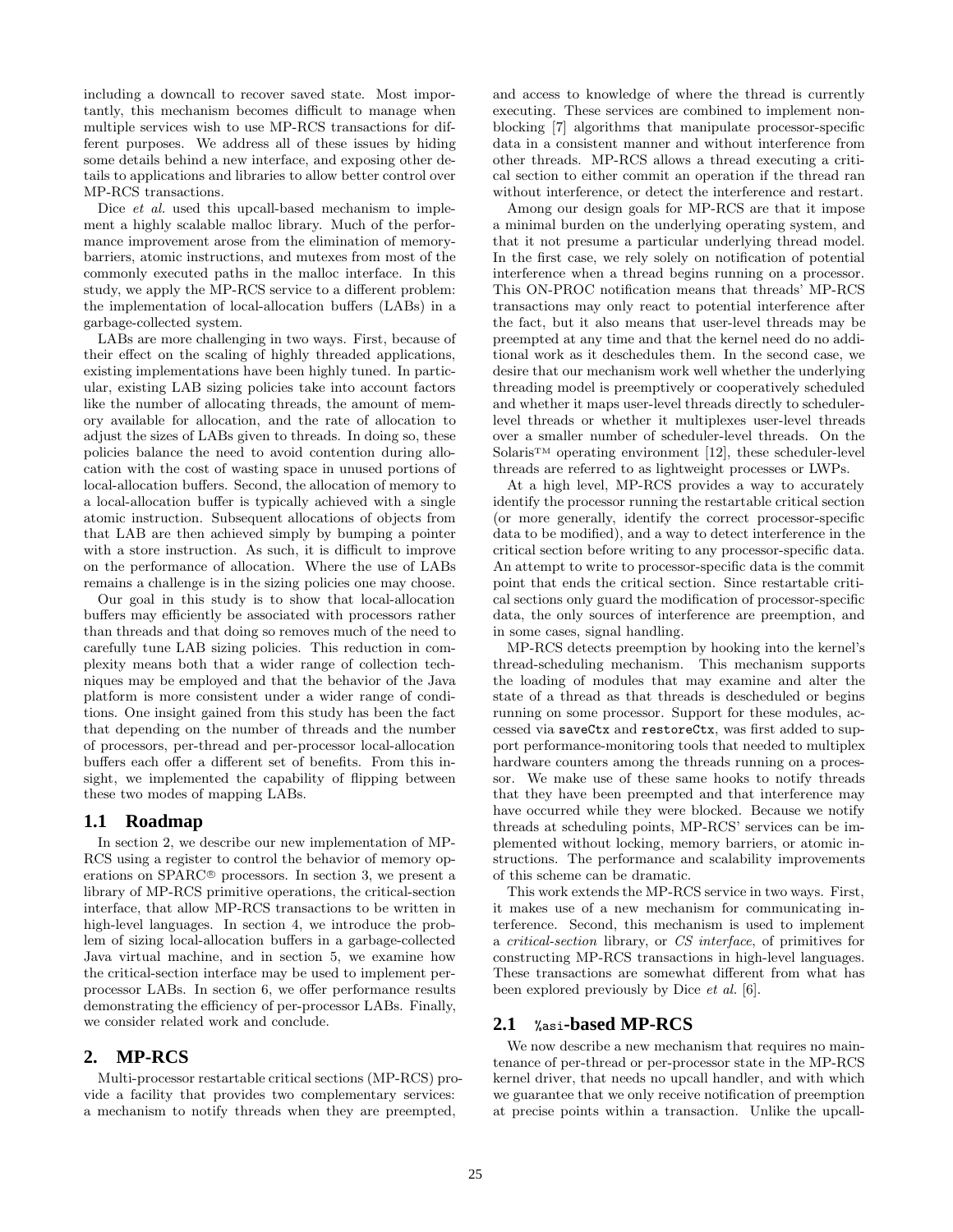- $if$  (asi ==  $AST\_RCS$ )
- (3) ucontext(%asi) = ASI\_INVALID;

#### **Figure 1:** %asi**-based kernel driver**

based mechanism, our approach does not require registering critical sections or ending a transaction with a committing store. While our new approach depends on a SPARC<sup>®</sup> specific mechanism, the same effect can be achieved on IA32 platforms through the use of segment registers or on AMD64 processors by using the r15 register.

The SPARC<sup>®</sup> architecture provides a global  $%$ asi register that affects the behavior of memory operations. The %asi register informs the memory system how to interpret an address while executing certain instructions, such as sta (store into address space). The SPARC $\textcircled{\textdegree}$  architecture defines %asi values that aid in refilling the TLB, in performing block and non-caching moves, and even ones that interact with the floating-point subsystem. We have chosen two values not ordinarily in use in user-level code that we identify as ASI RCS and ASI INVALID. These values have been chosen so that memory operations through the **"asi** register when it is set to ASI RCS behave as if they were ordinary load, store, or atomic operations, and so that the same operations through the %asi register when it is set to ASI INVALID trap into a signal-handler. Using these two values, we can now create more flexible forms of MP-RCS transactions.

To begin an MP-RCS transaction, we set the %asi register to ASI RCS using a single ALU instruction. We then proceed to compute the new value we wish to store. Should this new value depend on the processor on which we are executing, we may load the cpu id of the most recent processor on which we have executed from our thread's schedctl block. By loading this value within the context of an MP-RCS transaction, we are guaranteed that it reflects our current location of execution. To make obtaining this cpu id as inexpensive as possible, we reserve a slot in each thread's thread structure which holds a reference to that thread's schedctl block. Finally, we detect that the transaction has failed by testing the value of the %asi register and we can attempt to commit the new value by using a store or atomic operation that makes use of the %asi register.

This approach has many benefits: simplicity, fewer kernel resources, the ability to control precisely where transactions abort or retry. To appreciate these qualities, consider figure 1 which shows the actions that the %asi-based MP-RCS kernel driver must perform as a thread transitions back onto a processor: it flips the state of %asi register in that thread's user-level context, if its old value indicates that the thread has an open MP-RCS transaction. Further, it allows us to form more flexible forms of transactions. Since each memory operation through the %asi register does not side-effect that register, we may chain together a sequence of such stores.

An important advantage of this approach is that we need not explicitly register MP-RCS critical sections. Instead, we may use a register, say %o5, to communicate success or failure of any memory operation through the **%asi** register. Consider the following SPARC<sup>®</sup> instruction sequence:

> mov %g0, %o5 sta %o1, [%o0] subcc %o5, %g0, %g0

The first instruction clears the value of the %o5 register. If, when the sta instruction executes, it succeeds, then the

- ( 1)  $pc = ucontext(\%pc);$ <br>( 2)  $asi = ucontext(\%asi)$ ( 2)  $\text{asi} = \text{ucontext}(\text{Nasi});$ <br>( 3) if (asi == ASI\_RCS) ( 3) if (asi ==  $AST\_RCS$ )<br>( 4) asi = ucontext  $asi = ucontext(\%asi) = ASIINVALID;$ ( 5) if (asi == ASI\_INVALID && isTrapping(\*pc)) {<br>( 6) if (ucontext(%o5) == 0) ( 6) if  $(ucontext(\% \circ 5) == 0)$ <br>( 7)  $ucontext(\% \circ 5) = 1;$ ( 7)  $\text{ucontext}(\text{\%o5}) = 1;$ <br>( 8)  $\text{ucontext}(\text{\%pc}) \neq 4;$ ( 8)  $\text{ucontext}(\text{\%pc}) \neq 4;$ <br>( 9)  $\text{ucontext}(\text{\%mc}) \neq 8$  $ucontext(\mathcal{N}_{\text{npc}})$  += 8; (10) return 1;  $(11)$  }<br>(12) r
	- return 0;

**Figure 2:** %asi**-based trap handler** fixUContext()

final comparison will find that %o5 is still 0. If it fails and traps, however, we can employ a handler like that shown in figure 2. This handler will test to see if we are in an MP-RCS transaction and toggle the %asi register if necessary (lines 3-4). Further, it will test to see if our %asi register is set to ASI INVALID and if we are on a memory operation of interest (line 5). If so, it changes the value of the register we have chosen to use to reflect success or failure—here, %05to 1, and it adjusts the program counter to resume execution at the instruction after the failing memory operation (lines 6-9). By not requiring the explicit registration of MP-RCS transactions, it becomes much easier to support MP-RCS transactions in the presence of dynamically generated code such as we find in the Java<sup>TM</sup> platform.

We will see in the next section that the **%asi-based ap**proach also fits well with how we expose the MP-RCS in high-level languages. Basically, it allows the application to clear an interference flag, perform some set of operations, and then atomically commit the result of those operations so long as the interference flag remains cleared. This simplicity allows the application to manage processor-local resources. The approach also avoids the costs and complexities of supporting upcalls from the MP-RCS kernel-driver. Further, so long as MP-RCS transactions are not nested, it allows multiple application services to make use of MP-RCS transactions for different purposes without the need to arbitrate their uses of preemption notification.

Despite its simplicity, this approach has some drawbacks. For example, it is oblivious to why a thread has been blocked or preempted and will simply report such events without any attempt to detect benign cases of preemption. Instead, the application, itself, must decide of a failed transaction whether the transaction may be reopened because the relevant state on which that transaction depends has not changed. Just as this detection and recovery has been pushed onto the application, so too must the application now access processor-specific resources through a dynamic index, namely the cpu id. These shifts in responsibility reflect an advantage in flexibility and control as well as a cost in additional steps that the application must take on each transaction.

We must also be careful of how signal-handling interacts with this mechanism. Signal delivery and handling presents two challenges for the %asi-based approach to MP-RCS. First, it may be that a thread transitions back onto a processor directly into a signal-handler. In this case, although the kernel-driver has adjusted the value of %asito ASI INVALID, on exiting the signal handler, all registers including %asiare restored to their previous values. The signal handler must ensure that %asiis reset to ASI INVALID in the underlying frame as shown in figure 2. We enforce this requirement on exit from any handler by interposing on setcontext.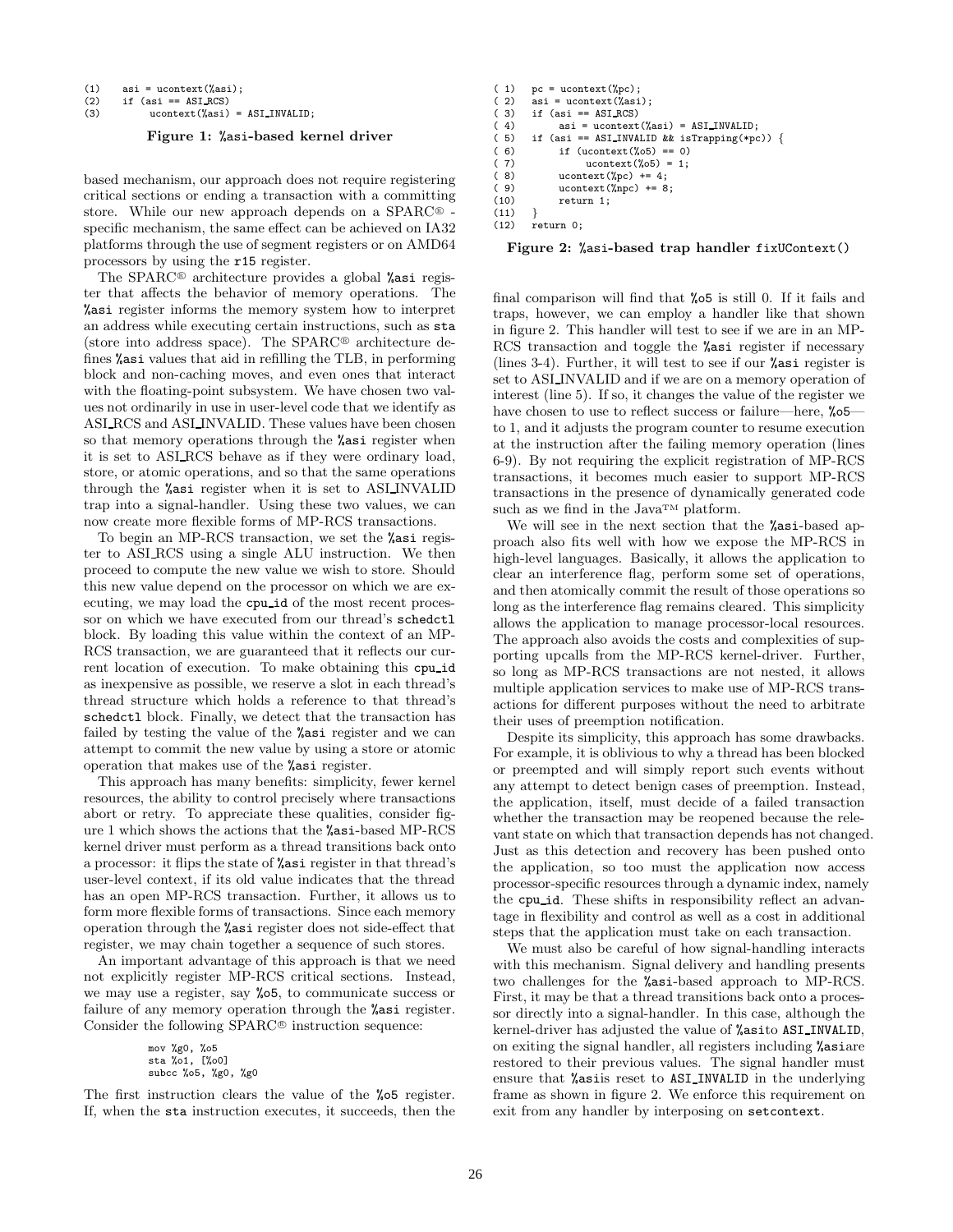```
int csBegin(); /* Start trans; return cpu */<br>int csValid(): /* Still valid? */
                      /* Still valid? */
void csEnd(); /* End trans normally */
void csInvalidate(); /* Invalidate trans */
/* Attempt store: return 0 iff success. */
int csST32C(void *addr, int32_t val);
int csCAS32C(int32_t new, int32_t old, void *addr);
int csST64C(void *addr, int64_t val);
int csCAS64C(int64_t new, int64_t old, void *addr);
```
**Figure 3: Partial interface to critical-section library**

The second challenge posed by the handling of signals is that in some contexts, the signal handler itself needs to make use of MP-RCS transactions. In such cases, it is simplest if such handlers invalidate any outstanding transactions in the underlying stack frames of the thread handling the signal to avoid interference with itself.

Finally, the %asi register is used for other kinds of operations. For example, memset, memcpy, and related functions make use of the block-data properties of the %asi register. In constructing an MP-RCS transaction, we must be careful not to invoke such operations, or if we do, we must abort or reopen the transaction in such cases.

## **3. THE CRITICAL SECTION INTERFACE**

To enable the expression of MP-RCS transactions in highlevel languages, we have introduced a library of primitives, the Critical Section (CS) interface. A subset of the interface is shown in figure 3. An MP-RCS transaction is initiated by a call to csBegin() which returns the id of the current processor. Conditional stores and atomic operations are provided through a number of entry points, each specifying the types of the input arguments. The status of the current transaction may be queried by calling csValid() and the transaction may be ended or terminated by invoking either csEnd() or csInvalidate(). These operations are combined to form transactions that are similar to what one finds with load-linked (LL)/store-conditional (SC). Like LL/SC, MP-RCS transactions benefit from the fact that their use is immune to A-B-A issues [13]. The CS interface allows applications to craft MP-RCS transactions with complete control over how and where notification of preemption is handled as well as how particular resources are organized.

Because the CS interface relies simply on notification of potential interference, the %asi-based implementation of MP-RCS is ideally suited to support it. For example, figure 4 shows how csBegin() and csST32C() are implemented using the %asi register. Figure 5 shows an example of a MP-RCS transaction making use of the CS interface. In the example, we use a cpu id to index a table mapping processor id's to lists. Should we be preempted before we reach a committing operation, control is always returned once the %asi register is properly set. Finally, we are always notified of success or failure at each committing operation and we must check the status of the operation to determine what to do next.

#### **4. LOCAL-ALLOCATION BUFFERS**

One of the services of the garbage collector is the allocation of properly initialized memory from the heap [10]. Because the memory available for allocation is a shared resource, care must be taken to allow multiple, independent threads to perform allocations concurrently.



**Figure 6: Per-thread local-allocation buffer**

One mechanism commonly employed to reduce this contention is the local-allocation buffer or LAB. Typically, each thread is given one or more LABs from the heap. Once assigned to a thread, memory for individual objects may then be allocated by that thread without further synchronization with the other threads. Figure 6 shows how LABs may be used in a garbage-collected heap. In addition to reducing contention for allocation services, LABs provide a number of other benefits. By assigning LABs to threads on an exclusive basis, the objects allocated by those threads tend to be collocated in close proximity. Further, larger LABs reduce the cost of internal fragmentation due to an inability to allocate objects to fill each buffer. Finally, some collection strategies work best if threads may allocate out of relatively large LABs—for example, as large as 64KB to 256KB.

LABs alleviate contention for allocating memory directly from the heap by reducing the frequency of such allocations. Clearly, the larger each LAB, the better the effect. In the case of highly threaded applications, this overcommitment of memory to threads can lead to a different kind of scaling problem. If threads run frequently enough and are not able to allocate all of their LABs' memory before the heap is exhausted, the result may be more frequent garbage collections. The challenge is to balance these two effects, contention for allocation and frequency of garbage collection, to allow applications to scale on the available processors and with the available memory.

To make this discussion more concrete, let us consider a particular Java<sup>TM</sup> platform, the ResearchVM<sup>1</sup>. For this study, we employed a two-generation heap with the younger generation organized as a pair of semispaces using copying collection and the older generation managed by a highly tuned mark-compact collector [10]. Each of the two generations maintains a free-pointer which is atomically incremented to allocate memory from a contiguous range of memory. Application threads typically allocate objects in the young generation. When this generation's free memory is exhausted, the application threads are suspended and a minor collection is performed. During this minor collection, surviving objects may be promoted to the old generation.

Allocation of memory directly from the young generation is performed for one of three reasons:

 $\rm ^1The$  ResearchVM was formerly known as the ExactVM and is available in the Java 2 SDK 1.2.2 [21].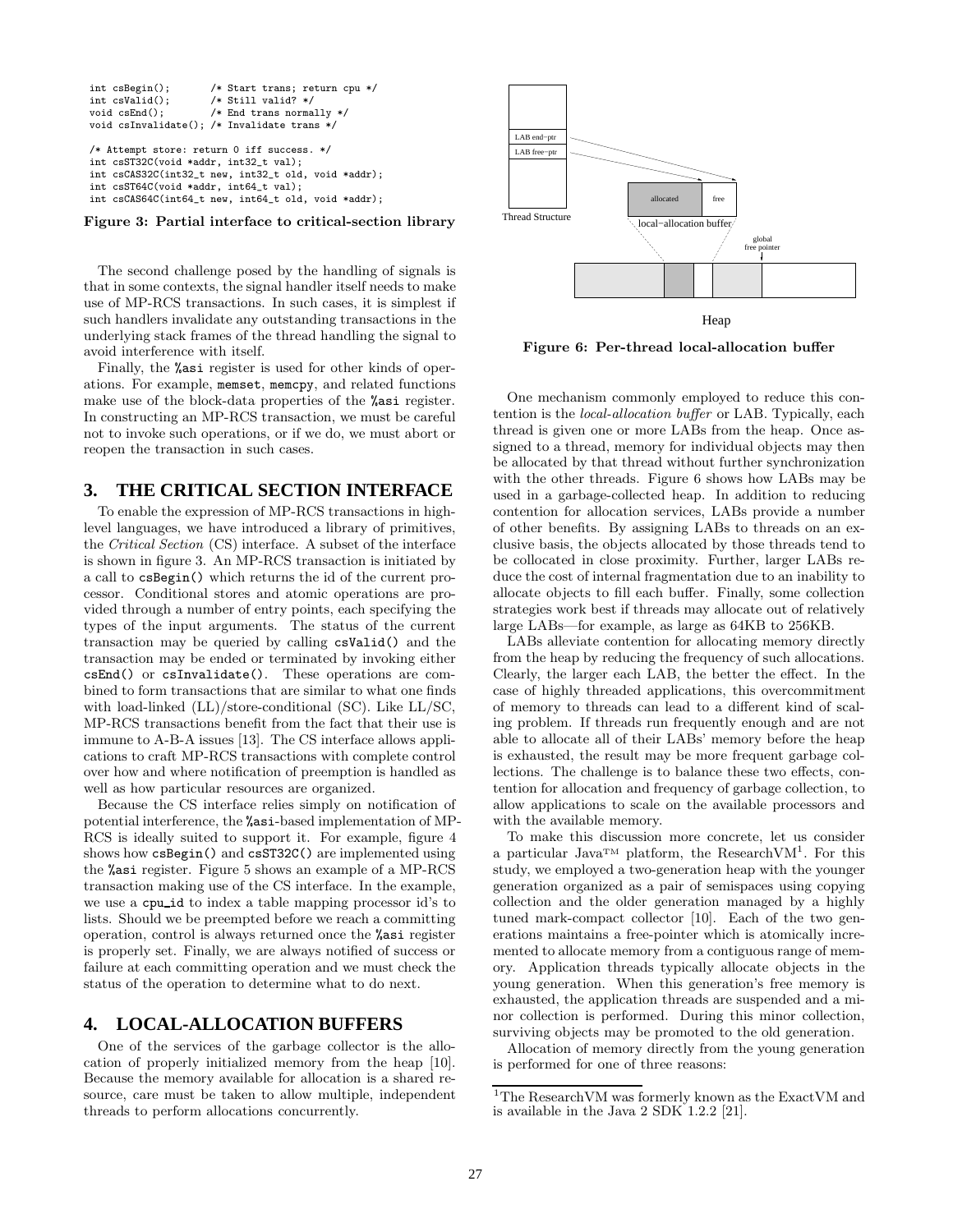| ! Returns cpu id as result in %00                   | Returns 0 iff store succeeded<br>υ.    |
|-----------------------------------------------------|----------------------------------------|
| ld [%g7 + sc_off], %o5<br>mov ASI RCS, %asi<br>retl | mov %g0, %o5<br>sta %01, [%00]<br>retl |
| 1d $[\%$ 05 + cpu_off], $\%$ 00                     | mov %05, %00                           |
| $(a)$ int csBegin()                                 | $(b)$ int csST32C(addr, value)         |

**Figure 4: SPARC****<sup>r</sup> assembler for starting and committing actions using** %asi**-based MP-RCS.**



**Figure 5: Manipulation of a processor-specific linked-list using the CS interface.**

- to reserve memory for a thread's LAB,
- to allocate an object too large to fit in a LAB, or
- to allocate a small object when not enough memory remains to allocate a suitably sized LAB.

By properly sizing the LABs assigned to threads, most objects are allocated without synchronization in LABs, and the set of objects that are considered too large is reduced. The third category impact the efficiency of LABs in an unexpected manner. When the heap is almost exhausted, forcing the remaining allocations to be performed directly in the heap gives time to threads with unused LABs to allocate their memory. As LABs increase in size, the time required in this phase leading up to the next collection also increases. So, the point at which the memory management ceases to hand out LABs must trade off the desire to make use of already-reserved LABs and the increased costs of direct allocation. We will return to these trade-offs shortly.

In the ResearchVM, the heap may support one or more LABs per generation. To allow this dynamic association of LABs and generations, each generation specifies a LAB description outlining, *inter alia*, the range of sizes its LABs may take on, how those LABs may be resized, the range of objects' sizes that may be allocated in the LAB, and how threads allocating—or *refilling*—LABs do so from the generation. These per-LAB descriptions are allocated on a first-come basis as generations are initialized. To simplify their association with, for example, thread-specific information about LABs, these descriptions and the per-thread data structures are represented by arrays and a given description together with per-thread LAB structures associated with that description share a common index.

With this association between descriptions and particular LAB structures, the ResearchVM further specializes the second operation for each class's instances. Since instances of a non-array classs are uniform in size and this size is fixed when that class is loaded, we associate a set of allocation functions with each class for each generation. These sets allow support of precompiled allocation functions specialized for runtime constants such as LAB description index and object size, enabling the efficient choice of allocation function to be emitted in dynamically compiled code. This same framework makes it simple to support both per-thread and per-processor LABs in the same virtual machine.

When an application is suspended for a garbage collection, special steps must be taken. Many collection techniques such as the mark-compact technique used for the old generation for this study rely on the ability to iterate over the objects in the heap. To support this iteration, unused portions of LABs must be made to look like valid objects for the duration of the collection. In the event that a given generation is collected, we discard all outstanding LABs in the portion of the generation that is reclaimed.

Per-thread LABs work well for many applications. For example, those that have relatively few threads or whose threads are relatively compute-bound, are able to make efficient use of LABs. This efficiency results from the fact that such threads typically allocate most of the memory reserved for LABs between any two collections. This behavior remains true for most buffer-sizing policies so long as the maximum buffer size remains below a suitable fraction of the generation from which the buffers are allocated. However, when the number of threads greatly exceeds the number of processors, the ability of threads to make use of LABs is diminished as most threads will be suspended for long periods of time with no chance to run. In such cases, as the efficiency of LAB usage decreases, the rate of collection increases forcing the application to spend more time suspended while garbage collections are performed.

To combat this effect, memory managers employing LABs have evolved adaptive sizing policies. The ResearchVM makes use of a carefully tuned sizing policy due to Ole Agesen in which LABs for a given thread start at a small size (24 words), and as the thread requests additional LABs, the size is increased by a fixed multiplicative factor (of 1.5). At each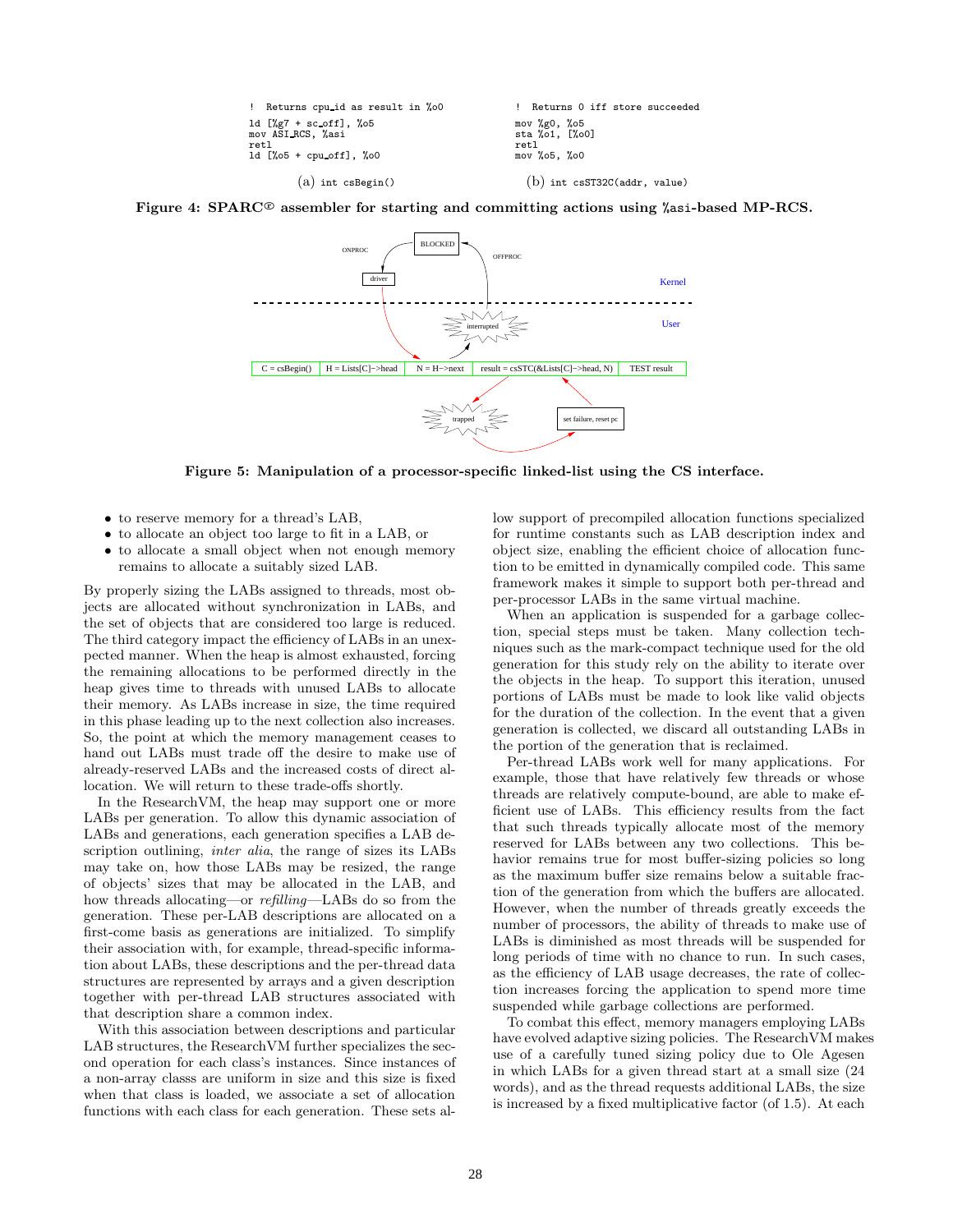| allocateWordsInGenWithTLAB(Generation *Gen, Thread *thr,    |
|-------------------------------------------------------------|
| Class *class, int numWords) {                               |
| $labNum = Gen > labDescription > number$ ;                  |
| $labAvail = tlabAvail(thr, labNum);$                        |
| newLabAvail = labAvail - numWords;                          |
| if (newLabAvail $< 0$ ) {                                   |
| $res = refillTLAB(thr, labAvail, class, numWords, labNum);$ |
| if $(lres)$                                                 |
| $res = class \gt{gen[Gen\_number]}.$                        |
| allocateWords(Gen, thr, class, numWords);                   |
| $\left\{$ else $\left\{ \right\}$                           |
| $tlabAvail(thr, labNum) = newLabAvail;$                     |
| $res = (word32*)(tlab(thr, labNum) - labAvail);$            |
| ł                                                           |
| return res; $\}$                                            |
|                                                             |

**Figure 7: Code for allocating memory from a TLAB**

garbage collection, the sizes of each thread's LABs are then decayed by another factor (of 2). Finally, the young generation's size is adjusted based on the number of observed allocating threads. We will see that this sizing policy is remarkably resilient at providing good performance across a wide range of applications. As good as such sizing policies are, they constrain the kinds of allocation policies supported by collection techniques. We would like to gain the benefits of LABs without unduly constraining their sizes.

In this study, we show that associating LABs with processors allows us to gain this independence in sizing policy. What makes this study challenging is that augmentation of the LAB mechanism so that LABs may be associated with processors not only does not remove synchronization from the common operations, but comes at a small potential cost in that object-allocation paths are now dependent on dynamic information for a thread, namely, the processor on which it is executing. We show that despite this cost, perprocessor LABs have the same latency as per-thread LABs and that using both policies together removes the need to carefully tune LAB-sizing policies.

## **5. PER-PROCESSOR LABS**

Among the costs incurred when using per-processor LABs (PLABs) in place of per-thread LABs (TLABs) are:

- starting a transaction and accessing the current cpu id,
- accessing of that processor's resources via the cpu id,
- testing the result of the committing operation, and
- including mechanisms to retry the allocation request.

To understand these costs, consider figures 7 and 8 that illustrate how objects are allocated from TLABs and PLABs. Beginning with figure 7, we identify the TLAB associated with the current generation (line 3). Using this value, we measure whether the allocation request, numWords, may be satisfied from the existing LAB (lines 4-6). If there is enough memory, we update the state of the LAB (lines 12 and 13). Otherwise, we allocate memory for the requested amount together with memory for a new LAB, discarding or merging the old LAB into the new one, if necessary (lines 7-10).

In contrast, allocation from a per-processor buffer is somewhat more complicated. In figure 8, we begin as before by identifying the index of the allocation buffer assigned to the generation in which we wish to allocate an object (line 3). Now, however, we must start an MP-RCS transaction and look up the processor on which we are running (line 5). Further, if we find that we can allocate memory from the current PLAB, we must use a committing store (line 15) to ensure

| (1)<br>(2) | allocateWordsInGenWithPLAB(Generation *Gen, Thread *thr,<br>Class *class, int numWords) { |
|------------|-------------------------------------------------------------------------------------------|
| (3)        | $labNum = Gen->labDescription->number;$                                                   |
| (4)        | do {                                                                                      |
| (5)        | $c$ puid = $cs$ Begin();                                                                  |
| (6)        | $labAvail = plabAvail(cpuid, labNum);$                                                    |
| (7)        | $newLabAvailable = labAvailable = numWords;$                                              |
| (8)        | if (newLabAvail $< 0$ ) {                                                                 |
| (9)        | $res = refillPLAB(thr, labAvail, class, numWords, labNum);$                               |
| (10)       | if $(!res)$                                                                               |
| (11)       | $res = class\text{-}\text{gen}$ [Gen- $\text{--}\text{number}$ ].                         |
| (12)       | allocateWords(Gen, thr, class, numWords);                                                 |
| (13)       | $\}$ else $\{$                                                                            |
| (14)       | $res = (word32*)(plab(cpuid, labNum) - labAvail);$                                        |
| (15)       | if $(csST32C(\&display{plabAvail(cpuid, labNum)}, newLabAvail))$                          |
| (16)       | $res = PLAB$ RETRY;                                                                       |
| (17)       |                                                                                           |
| (18)       | $\}$ while (res $==$ PLAB RETRY);                                                         |
| (19)       | return res; $\}$                                                                          |

**Figure 8: Code for allocating memory from a PLAB**

that our manipulation of the PLAB is properly isolated from interference from other allocation requests. Finally, if either the request to refill the existing PLAB (line 9) or the attempt to commit our allocation request (lines 15-16) result in res having a distinguished PLAB RETRY value indicating the possibility of interference, then we must retry the allocation request. All of these extra steps roughly double the number of instructions required for an allocation request.

The ResearchVM's allocation framework allows each generation to register a set of allocation functions with each class as the class is loaded. This flexibility may be seen in lines 9-10 of figure 7 and in lines 11-12 of figure 8 where allocation requests too large to be satisfied from an allocation buffer are allocated directly from the heap. Because the instances of a given non-array class are all uniform in size and share the same allocation functions and because LAB assignments to generations are runtime constants, the ResearchVM provides specialized versions of the allocation functions for object sizes up to 40 words and for each LAB index. Using these specialized allocation functions, the typical fast-path SPARC<sup>®</sup> instruction sequence to allocate a small object from a thread-local allocation buffer requires 2 loads, 1 branch, 3 ALU instructions, and 1 store for a total of 7 instructions. In contrast, the typical fast-path instruction sequence to allocate a small object from a PLAB requires 4 loads, 2 branches, 10 ALU instructions, and 1 committing store for a total of 17 instructions. So, even as PLABs may aid the throughput of highly threaded applications, it must do so well enough that it offsets the extra cost incurred on every allocation request.

## **5.1 Managing PLABs**

Another challenge when using PLABs concerns how these buffers are allocated or refilled. When a thread attempts to refill a given PLAB, it should do so only so long as it remains on that processor. So, the MP-RCS transaction becomes important not only for ensuring that the thread has exclusive access to update the state for the appropriate PLAB but also that the thread is notified if it has been preempted. The fact that in the midst of the transaction, the thread may allocate memory from the heap—a relatively long and unrestricted operation that may employ memset, for example, to initialize the newly allocated memory—increases the likelihood that the transaction will not be valid after the memory for the LAB is returned. If the transaction has failed but the thread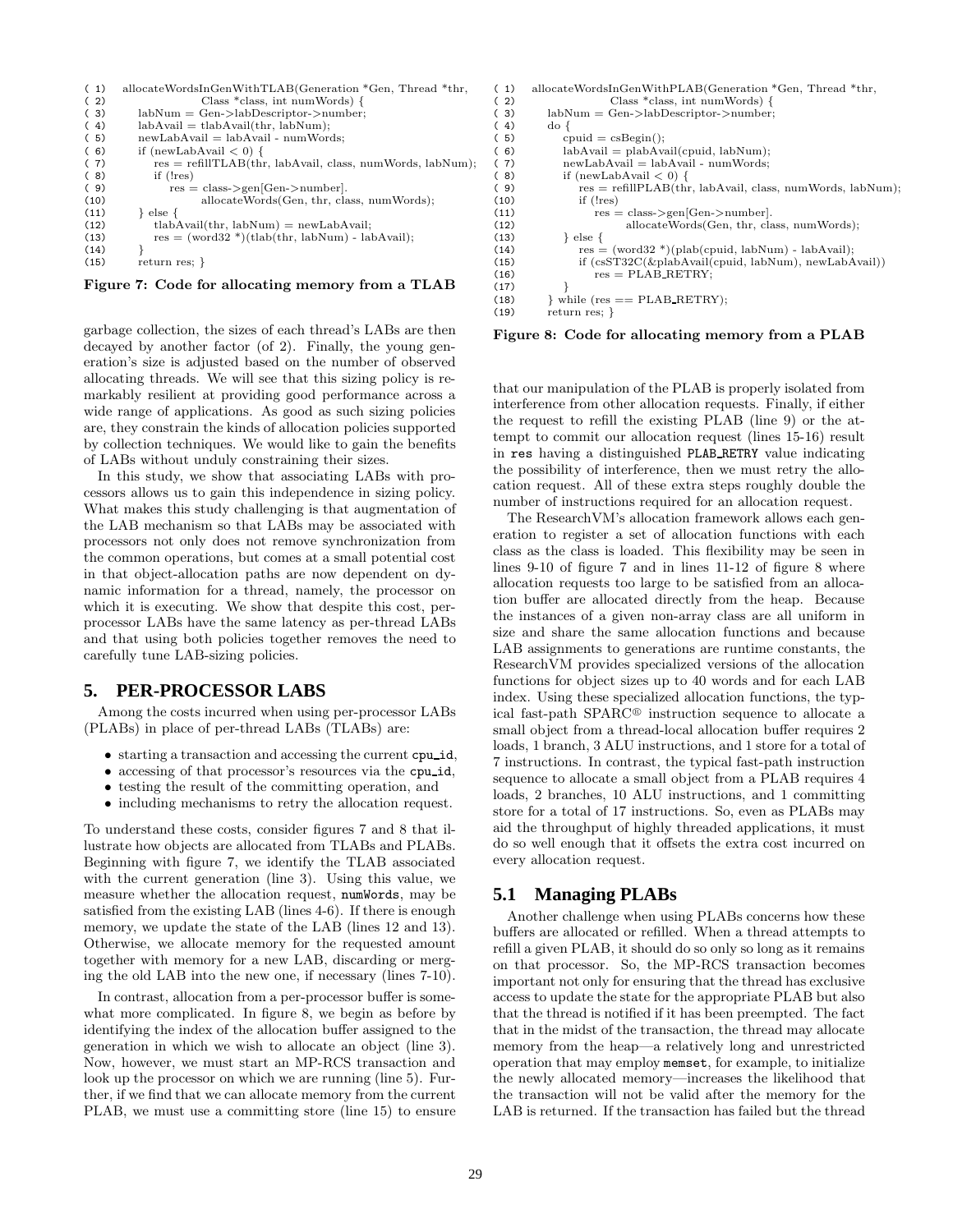has successfully allocated memory for a LAB, we are left with the problem of what to do with that LAB.

One option is to abandon the LAB—turn it into a dead object in the heap and retry our allocation request. Instead of abandoning it, we attempt to reopen the transaction. We start a new MP-RCS transaction with csBegin(), check that the cpu id is the same as it was, and check that the current allocation buffer's bounds are unchanged. If so, we consider the intervening interference to be benign and continue as before. Otherwise, we simply terminate the transaction by calling csInvalidate(). We do not, however, leave the context of the transaction as we are not finished with the newly allocated LAB. If at the end of the transaction, we have not been able to install the LAB for the current processor, we place—or sideline—it on a free-list of LABs available for use for the current generation. Other threads attempting to refill allocation buffers from the same generation will preferentially take LABs previously sidelined before allocating memory from the heap. These two strategies—reopening transactions and sidelining unused LABs for later reuse have proven effective in reducing wasted memory. Key to their success is the fact that the CS interface allows applications to control how MP-RCS transactions are structured.

PLABs present other challenges. For example, to update the bounds of the current LAB for a processor, we must atomically update a pair of values—the limit address of the LAB and its size. Strategies we considered employing included embedding this metadata in the LAB's memory and employing a multiword-commit protocol similar to that used by Johnson and Harathi [9]. For expedience, we employed the 64-bit csST64C() method to write the pair with a single atomic store. This approach was possible because our JavaTM virtual machine assumes a 32-bit address space. On a different platform, we would have to revisit this decision. In addition to these two fields, there are a number of other fields governing LAB resizing and statistics. As these are advisory, we exploit the fact that the committing store for the bounds of the newly installed LAB leaves the transaction open. Once this first store succeeds, we then optimistically update the related statistics using committing stores until we have either updated them all or one of them fails. Finally, to abandon an existing PLAB that contains unused memory, care must be taken within the context of the MP-RCS transaction to force the number of words available in the LAB to be zero with a committing store. This protocol ensures that if we turn the unused portion into a dead object or if we attempt to merge that portion with the newly allocated LAB, no other thread that begins executing on the same processor will attempt to allocate that memory.

Despite all of these added complexities, the refilling of a PLAB is only slightly more expensive than refilling a TLAB. Since the sizes of buffers are typically large enough to allow the allocation of between a few hundred and a few thousand objects per buffer, this extra cost is easily amortized across those individual allocation requests.

#### **5.2 Flipping LAB association**

The use of per-processor resources can result in poor memory utilization. When the number of allocating threads is less than the number of processors, or when threads are entirely compute-bound and are not preempted between collections, threads allocating from PLABs may be preempted and migrate among the processors, leaving partially-used buffers tied to idle processors. While the amount of wasted memory with PLABs is bounded by the number of processors (instead of threads with TLABs), it is still a concern and indicates that the best strategy may be to use whichever form of association works best for the application.

At each collection, we gather statistics on the allocation behavior of each thread for each generation. Using the statistics for the youngest generation, we implemented a simple policy that allows us to dynamically switch association from threads to processors or back again. Initially, the application begins by using TLABs. When the amount of memory left unused in TLABs exceeds the maximum LAB size times the number of processors, we flip modes and begin associating allocation buffers with processors. Should the amount of unused memory exceed the maximum LAB size times the number of allocating threads, we revert back to thread-local allocation buffers. Here, the ease with which we are able to implement this switching policy results from the fact that the ResearchVM has a flexible allocation framework. When we choose to switch modes, much of the work in making the switch lies in updating per-class allocationfunction tables. The one challenge in this context is the management of dynamically generated code that allocates objects. In the ResearchVM, all such allocations are done through direct calls to the appropriate allocation functions. These functions' addresses are retrieved from the appropriate class structures when the code was generated. To ensure that these direct calls for allocation are properly updated, we segregate the allocation functions by the kind of association of allocation buffers they employ and we patch the disabled set of such functions to patch the calling sites redirecting them to the correct corresponding functions in the other set. This approach allows those cases of dynamicallygenerated code calling into the wrong set of allocation functions to lazily adjust themselves to call the correct set.

#### **6. PERFORMANCE**

To evaluate the efficacy of associating LABs with processors, we consider three applications:

- **213 javac**—a single-threaded compiler for the Java<sup>TM</sup> programming language compiling a set of class files,
- **SPECjbb2000-1.03** [5]—a multi-threaded benchmark simulating a set of warehouses processing orders, and
- **VolanoMark 2.1.2** [17]—a highly multi-threaded benchmark measuring the Volano chat server.

We chose 213 javac from the SPECjvm98 [5] benchmark suite because it is single-threaded and because its performance is the most sensitive to the speed of allocation and to the effects of collection. We chose SPECjbb2000 so that we could study a compute- and allocation-bound application with a moderate number of threads. Finally, we chose VolanoMark because this benchmark makes use of large numbers of bursty threads. All of the experiments were run on an otherwise idle eight-processor Sun Fire 880 configured with 32GB of memory. Each of the eight processors is a 750MHz UltraSPARC<sup>®</sup> III with an 8MB external cache.

#### **6.1** 213 javac **Results**

The 213 javac benchmark allows us to understand the costs of MP-RCS and PLABs for a single-threaded application. For this benchmark, we used a 2MB fixed-sized young generation and an old generation that ranged in size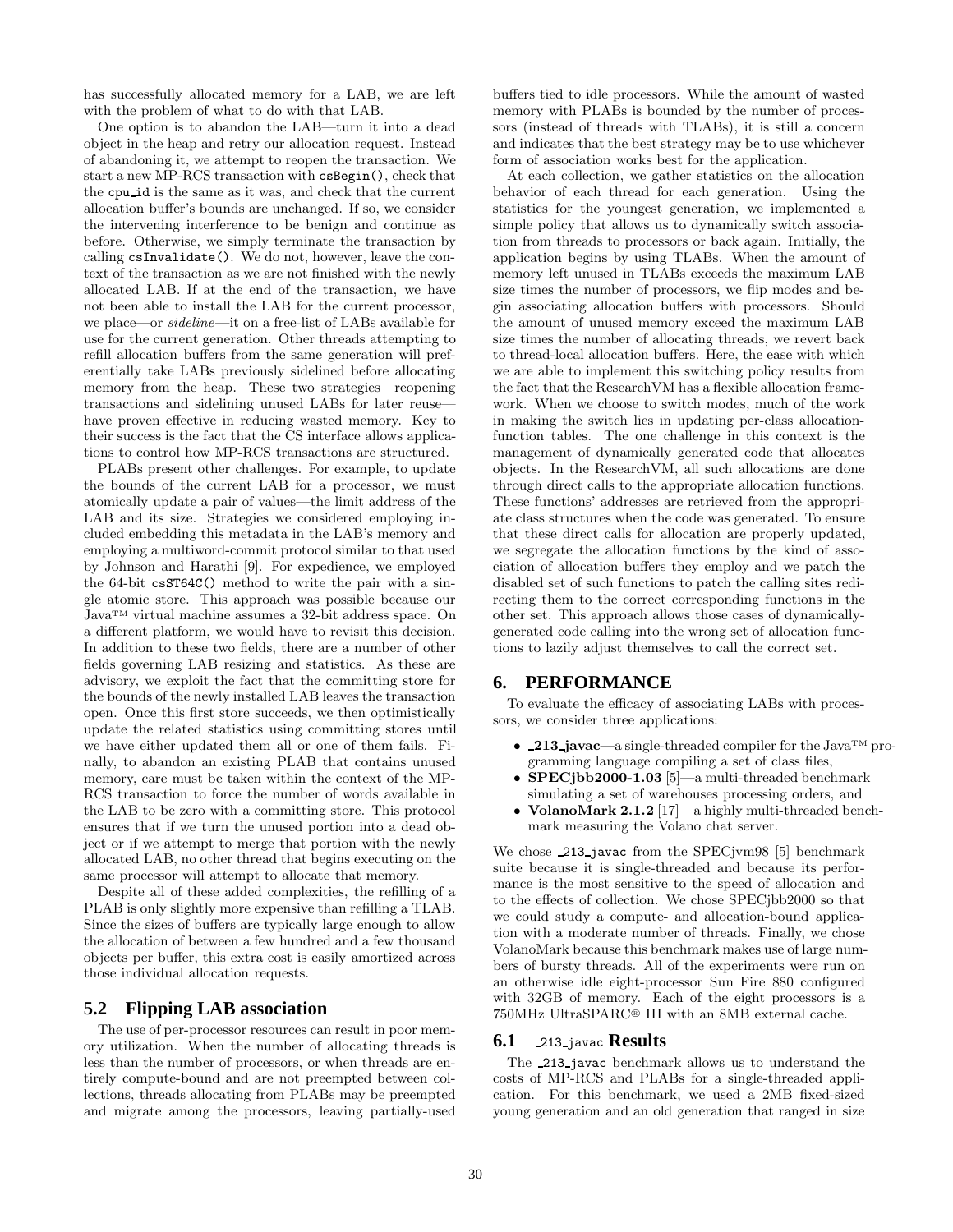| Association   | Elapsed (secs) | <i>Instructions</i> | Cycles          |
|---------------|----------------|---------------------|-----------------|
| per-thread    | 21.205         | 4.163 billion       | $6.636$ billion |
| per-processor | 22.004         | 4.223 billion       | $6.718$ billion |

**Table 1:** 213 javac **with the default sizing policy.**

between 8MB and 15MB. Table 1 shows the mean execution time, instruction count, and cycle count across five sets of measurements taken running this benchmark on a single processor. Given that the only difference between the two sets of runs was whether LABs are associated with threads or with processors, the difference in cost is due primarily to the use of MP-RCS transactions. This benchmark allocates slightly more than 5.913 million objects in the course of each run. From this fact and the data in the table, we can conclude that the measured impact of MP-RCS enabled allocation adds 10.2 instructions and 13.9 cycles per allocation. These measurements agree well with our analysis of the added costs described for the MP-RCS enabled allocation fast-paths. Here, we conclude both that the cost of MP-RCS transactions on the refilling of allocation buffers is well amortized across the individual allocation requests and that the use of PLABs does come at a small cost.

## **6.2 SPECjbb2000 Results**

The SPECjbb2000 benchmark emulates a set of client threads, one per warehouse, processing orders through a middle tier where business logic is applied to the requests and objects in a back-end database are updated. The benchmark is interesting because there is little interaction between different warehouse threads and, like 213 javac, the threads simply allocate and manipulate memory in the heap, and so, is also sensitive allocation performance. During each run, there is a 30-second ramp-up period in which the warehouse threads warm up and then a two-minute window in which the rate of order-processing is measured. By varying the number of warehouses, we show how our LABassociation and LAB-sizing policies interact as the number of threads begins to exceed the number of processors.

In our experiments, we varied the number of warehouses from 1 to 64 (8 times more threads than processors). We also used the the default policy described at the end of section 4 in combination with three association policies: TLABs, PLABs, and the flip-mode policy. We sized the young generation at 4MB so that collections occur once every 200-300ms. This ensures that threads are rescheduled one or two times between collections. Each of the reported throughput rates represents the mean of four runs.

The results in figure 9 show that the flip-mode policy performs well. So long as the number of warehouses—and so, threads—is close to the number of processors, there is little wastage in unused LABs and the system behaves similarly to the policy of TLABs. As the number of threads increases, it "flips" and begins to behave like the per-processor policy. With up to 8 allocating threads and the default LAB sizing policy, PLABs do worse than either of the other two modes due to the added cost of allocating relatively small buffers and the reduced ability to amortize this cost across individual allocation requests. Coupled with a higher preemption rate, PLABs perform significantly worse than TLABs.

Beyond 16 warehouses, PLABs perform consistently better than TLABs. This improvement is due to less wastage of memory in unused portions of LABs, and hence a cor-



**Figure 9: SPECjbb throughput scores for TLABs, PLABs, and flip-mode (default LAB sizing).**

responding reduction in the frequency of collections. The warehouse threads are compute-bound, and on a lightly loaded machine, they are rescheduled only when they exhaust their quanta. With collections occuring every 200 to 300 milliseconds, there is at most a fixed number of threads that are able to run, let alone be preempted, between each collection. Because the benchmark reported an aggregate throughput of work-units performed by all threads within the 2-minute timing window, we expect each of the lines in the graph to flatten out and we see this pattern for both sizing policies. The difference between PLABs and TLABs is due to the fact that the latter wastes from 2% to 5% of the heap.

Note that having run these experiments on a lightly loaded machine biases the effects towards TLABs. With more system activity, we would expect the rate of preemption per thread to increase. In such environments, PLABs should begin to do even better than TLABs.

#### **6.3 VolanoMark Results**

For applications like the the Volano Chat Server, there may be hundreds or thousands of threads, most of which are suspended most of the time. We ran the VolanoMark 2.1.2 benchmark varying the number of threads, the size of the young generation, and LAB associativity and sizing policies. In all cases, we kept the older generation fixed in size at 64MB. The results are shown in figure 10.

Each of the figures shows a pair of graphs, the first measuring the behavior of TLABs and the second, the behavior of PLABs. Within each graph, we graph the behavior of a particular LAB-sizing policy: the default adaptive sizing policy, and fixed-sized policies using 4KB, 16KB, 64KB, 128KB, and 512KB LABs. We varied the number of threads employed in the benchmark from 200 (for 10 simulated chat rooms) to 1,000 (for 50 chat rooms). For each combination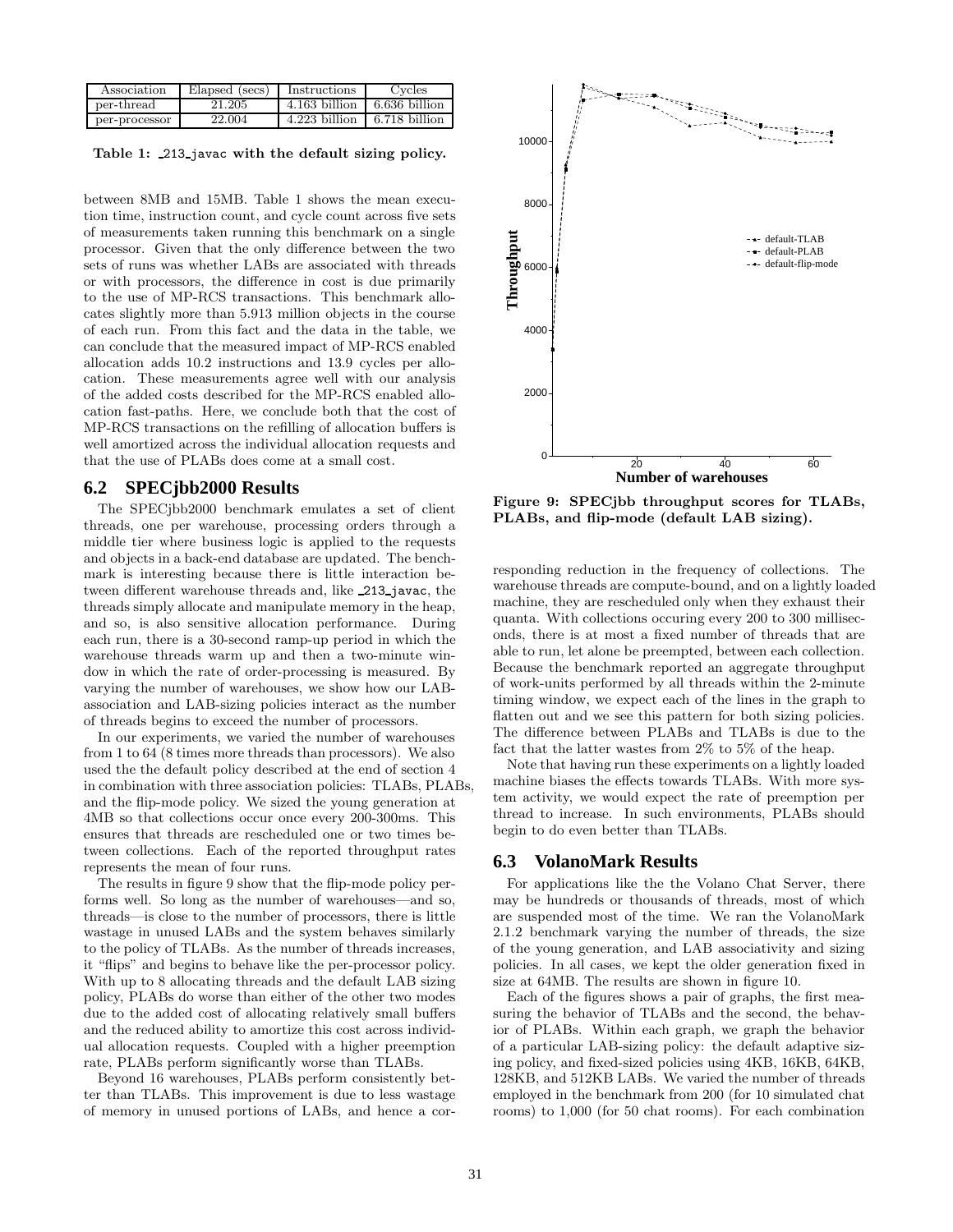

**Figure 10: VolanoMark results.**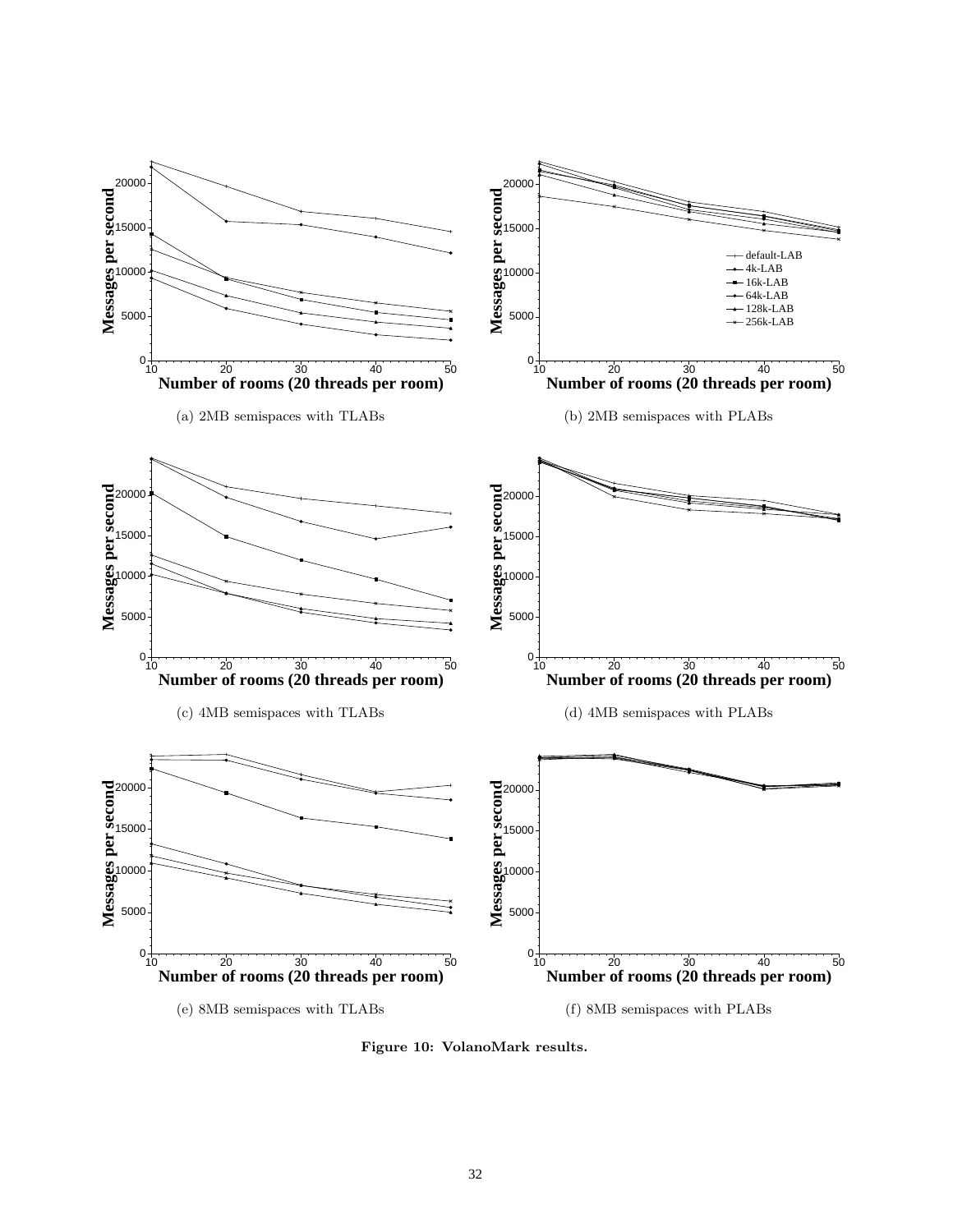of parameters, we ran the benchmark 10 times and report the harmonic mean of the rates of messages per second.

First, as the number of threads exceeds the number of processors, the performance of PLABs is relatively insensitive to particular choices of LAB-sizing policies. This resilience is in stark contrast to that of TLABs. Further, this indifference to sizing policy increases as the size of the young generation increases. Being able to support larger LABs without penalty aids some collection techniques and reduces the complexity of tuning JVMs for varying conditions, whether these are heap-sizing policies or the number of threads.

Table 2 shows details of the VolanoMark client and server applications when run with 64KB LABs, a 4MB young generation, and either 10 or 50 rooms. The numbers reported are the means of 10 runs. For each configuration, we report the number of young and old collections, the time spent performing collection, the number of collections where TLABs or PLABs were used, and the number of LABs and the amount of words allocated in LABs. We also report the number of successful MP-RCS transactions, the number that failed while refilling a LAB, and the number of these failures that could not be revalidated and so were invalid. Finally, we report statistics about the LABs that were sidelined, about the sidelined LABs that were discarded at a collection, and about all of the LABs that were discarded at a collection. As the table shows, with larger individual LABs, TLABs waste more memory—by up to 3 orders of magnitude—and so incur many more collections.

Second, the default, adaptively-sized policy does well for both TLABs and PLABs. So long as the collector used can efficiently support small LABs, this policy makes TLABs competitive even in highly multi-threaded applications. But even with this policy, as the number of connections increases, we can see that PLAB performance improves by up to 15% over TLABs. The disparity is larger when considering the various fixed-sized sizing policies, with the improvement of PLABs over TLABs increasing with the LAB size.

Third, if we look closely at the graph of TLAB results in figure  $10(a)$ , we see that the 256KB sizing policy does better than all but two other sizing policies. Further, we see that the worst policy is for 64KB LABs. The reason for this unexpected behavior is that as the youngest generation is exhausted, threads that can no longer allocate LABs in that generation switch to allocating objects directly from whatever memory remains. The 256KB policy does better because more of the threads spend time in the final phase, unable to allocate LABs, and this provides a buffer of time in which extant LABs may be filled with newly allocated objects. Likewise, the 64KB policy does the worst because the threads efficiently claim most of the memory for LABs and the remainder does not provide a sufficient buffer of time for those still-allocated LABs to be filled. This behavior calls for a study to determine when to cease allocating LABs.

## **7. RELATED WORK**

Much research has been done in the area of kernel assisted non-blocking synchronization in the context of uniprocessors. In [3] and [4], Bershad introduces restartable atomic sequences. Mosberger et al. [15, 16] and Moran et al. [14] describe a number of mechanisms for implementing such restartable critical sections. Johnson and Harathi describe interruptible critical sections in [9]. Takada and Sakamura describe abortable critical sections in [20].

Our implementation makes use of the restoreCtx hook to install a device driver to handle notification of preemption. This ON-PROC notification hook can be viewed as a simple—and less expensive—form of scheduler activation. Scheduler activations [1] make kernel scheduling decision visible to user programs. Many operating systems provide a similar mechanisms to support system tracing tools. Modern SMP versions of Microsoft Windows [11] provide Ke-SetSwapContextNotifyRoutine, for example. The functional recovery routines [18] and related mechanisms of the OS/390 MVS operating system also allow transactions of this type.

Other processor architectures provide similar mechanisms to the %asi register. The Intel IA32 architecture has segment registers that could be used in a similar manner. Similarly, Hudson et al. [8] propose a number of allocation sequences that use the predicate registers of the IA64 to annul the effects of interrupted critical sections.

One influence on our development of MP-RCS and its application to PLABs is the work of Shivers et al. [19] on atomic heap transactions. There, the authors describe their efforts to develop efficient allocation services for use in an operating system written in ML, how these services are best represented as restartable transactions, and how they interact well with the kernel's need to handle interrupts efficiently. A major influence on their project is the work done at MIT on the ITS operating system. That operating system used a technique, PCLSRing [2], allowing any thread to examine safely another thread's state.

Our approach differs from these other efforts in several important ways. First, our mechanism works on multiprocessors. Second, unlike the work of Bershad [3, 4], for example, we react to, rather than constrain, preemption. As such, we avoid limiting the underlying scheduling mechanisms. Lastly, we have exposed the MP-RCS service through the critical-section interface so that processor-centric transactions may be expressed in high-level languages exposing to the application full control over how the per-processor resources are organized and how contention is handled.

## **8. CONCLUSION**

We have presented a new mechanism for MP-RCS based on the use of the SPARC<sup>®</sup> %asi register that simplifies the implementation of this kind of service. We have presented a library, the Critical Section interface, that allows MP-RCS transactions for managing processor-specific resources to be expressed in high-level languages. Finally, we have applied the MP-RCS service to the implementation of processorlocal allocation buffers. In so doing, we have demonstrated that it is competitive with thread-local allocation buffers despite the fact that its use does not remove any synchronization, and that as the number of allocating threads exceeds the number of available threads, support for processor-local allocation buffers both aids the throughput of the application by reducing the frequency of garbage collections and reduces the need to carefully tune the sizing policies used to manage the allocation of local allocation buffers.

#### **9. REFERENCES**

- [1] T. Anderson, B. Bershad, E. Lazowska, and H. Levy. Scheduler activations: Effective kernel support for user-level management of parallelism. ACM Transactions on Computer Systems, 10(1), 1992.
- A. Bawden. PCLSRing: Keeping Process State Modular. ftp.ai.mit.edu:/pub/alan/ pclsr.memo, 1993.